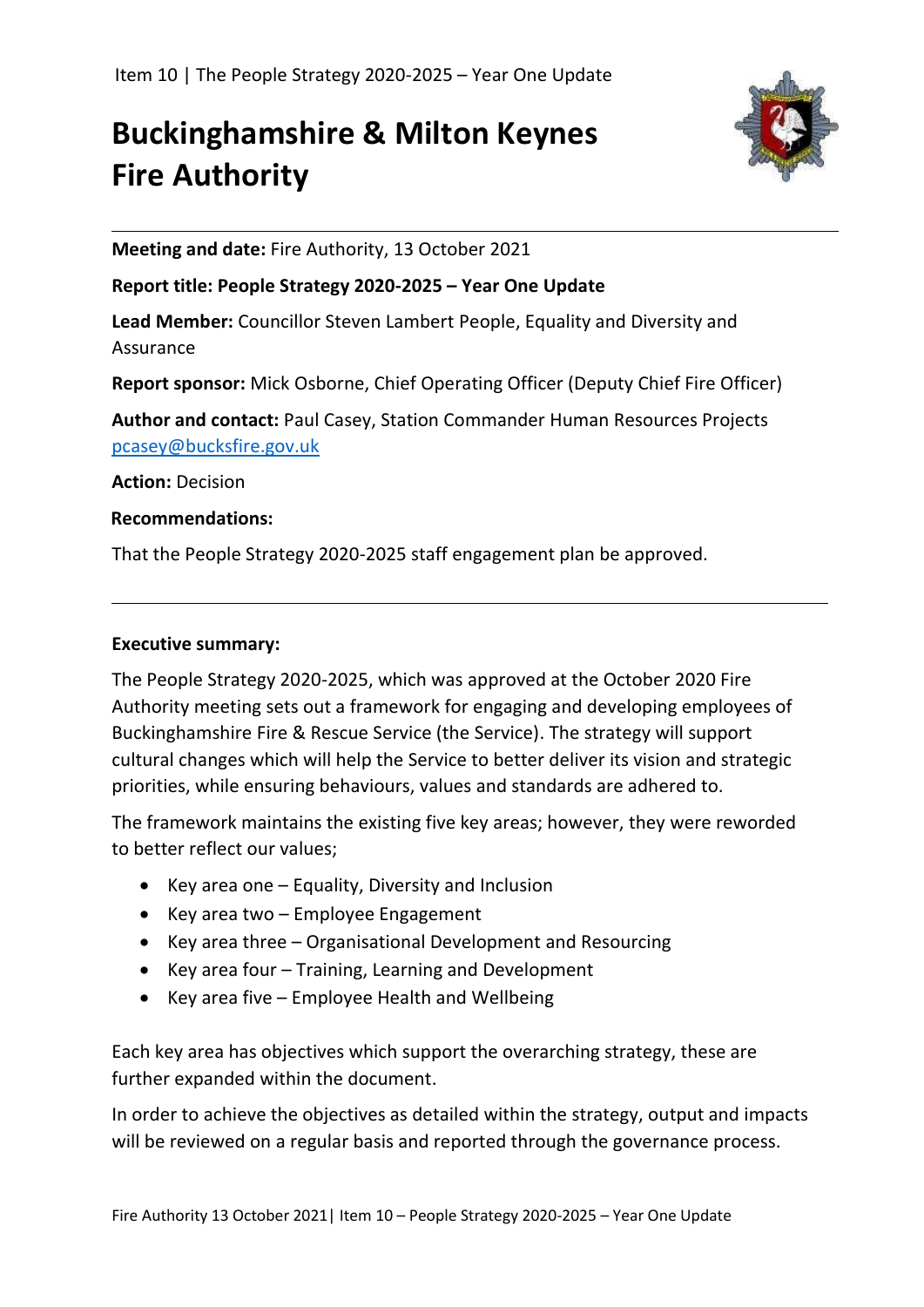The strategy has been reviewed and updated following stakeholder engagement and feedback from the formal consultation process, where the potential impacts of the Covid-19 pandemic have been captured.

The new strategy was effective from November 2020, succeeding the previous 2016- 2020 People Strategy, then published on the Service's Intranet with a public facing version published on the external website. Development of the external website continues and will complement the new strategy as it evolves.

The current strategy can be found on the Service's external website link below: <https://bucksfire.gov.uk/authority/people-strategy/>

The strategy has now been in place for ten months (November 2020 - September 2021) and the planned launch and station roadshow plan to engage and consult with staff was affected by the ongoing Covid-19 pandemic.

Now that government restrictions have been reviewed by the service and station visits can once again commence the planned launch and station roadshow can, with approval, go ahead.

This report is to update Members and key stakeholders on progress made on the strategy and detail the plan to raise its profile both internally and externally.

The plan in Appendix 1 details an internal staff engagement plan and an external public engagement plan.

#### **Financial implications:**

Whilst there are no direct financial implications arising from this report, the strategy contributes to achieving benefits and savings that have been identified in the Public Safety, Corporate and Medium Term Financial Plans.

Cost and benefits implications for each initiative outlined in the strategy will be considered as part of the supporting individual business cases. People Strategy updates will be delivered from existing budgets.

#### **Risk management:**

A significant identified risk is the Service's ability to deliver a more diverse workforce within funding and recruitment constraints, and against a background of changing demographics.

The Organisational Development (OD) Risk Register highlights our current and future employee resourcing risks. Control measures are in place to mitigate the risks, where the People Strategy is one.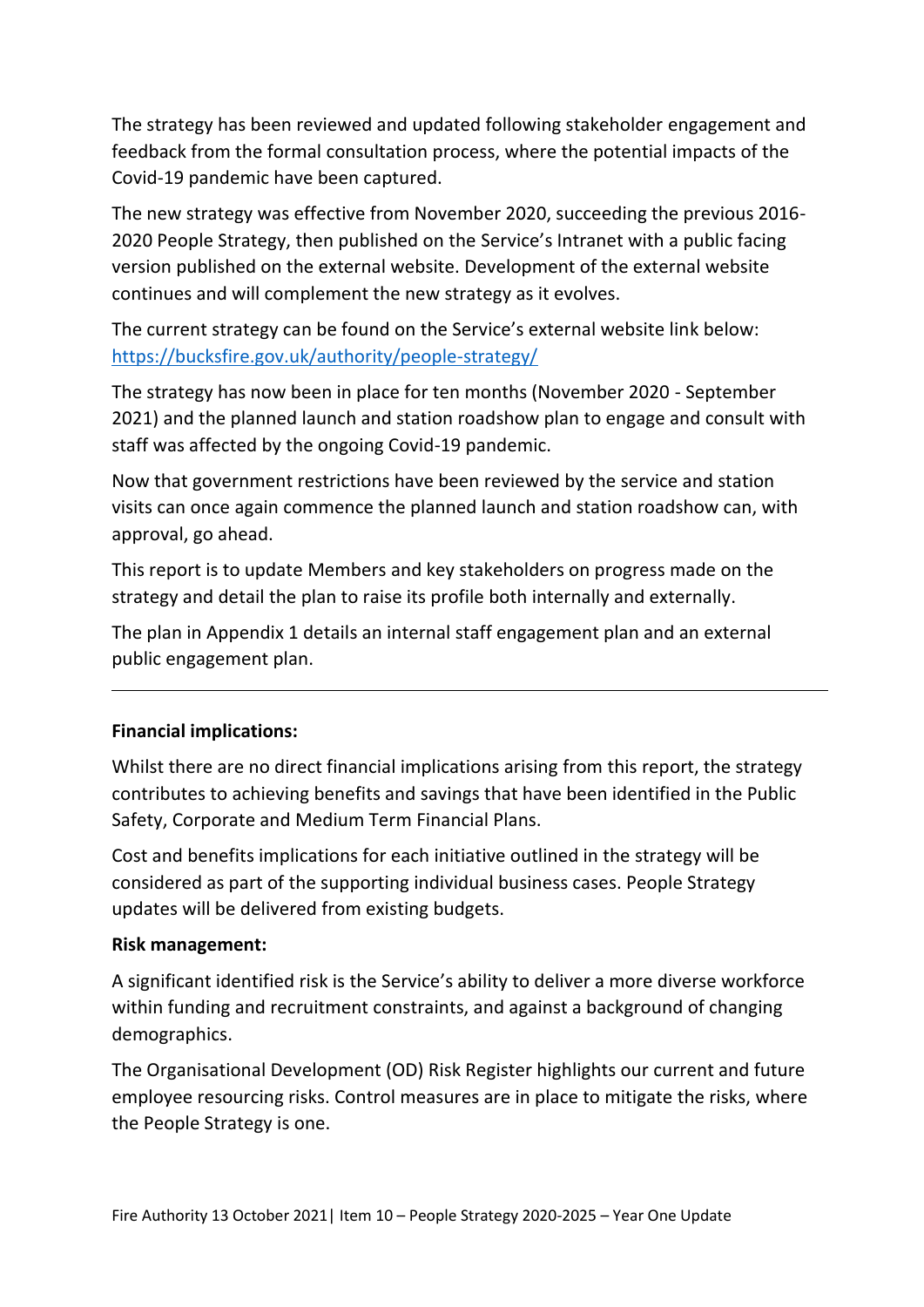The strategy complements our Equality, Diversity and Inclusion (EDI) objectives, and arrangements are in place to ensure that language and content are inclusive.

The successful implementation of the People Strategy depends on the buy-in and energetic support of everyone concerned, therefore employee engagement will continue to enable the development of the strategy.

Quality assurance arrangements are in place which ensure the Service can govern the content of the strategy and how it is used. For example, this will allow opportunities for further development through collaborative working.

#### **Legal implications:**

There are no legal implications arising from the update report.

#### **Privacy and security implications:**

No personally identifiable information is contained within the overarching People Strategy. Data Protection Impact Assessments exist for each key area of the strategy, these will be revised and updated where required.

**Duty to collaborate:** The [Policing and Crime Act 2017](http://www.legislation.gov.uk/ukpga/2017/3/section/2/enacted) requires the service to consider opportunities for collaboration with the police and ambulance services.

Collaboration opportunities arising from the People Strategy will be reviewed as they present themselves.

The three Thames Valley Fire Services are progressing common approaches to operational On-Call Firefighter recruitment. This joint working initiative is an opportunity to promote fire service careers and raise awareness across community groups with the aim of improving employee diversity.

Collaboration with Thames Valley Police (TVP) on apprenticeships and promoting careers for young people is well established. The Service continues to support the Armed Forces Covenant and promise to actively champion the armed forces community. It acknowledges that we recognise the value serving personnel, reservists, veterans and military families can bring to our Service.

The Station Commander Human Resources Projects collaborates and consults with the EDI group and ensures key information is raised that could influence or effect the People Strategy 2020-2025.

#### **Health and safety implications**

The Service has implemented a range of measures to comply with Government guidance for *Working Safely with COVID-19* in terms of social distancing, maximum occupancy of rooms, personal hygiene and cleaning regimes which are audited and monitored. Staff are kept informed of all changes via a robust communications programme in the ever-evolving situation.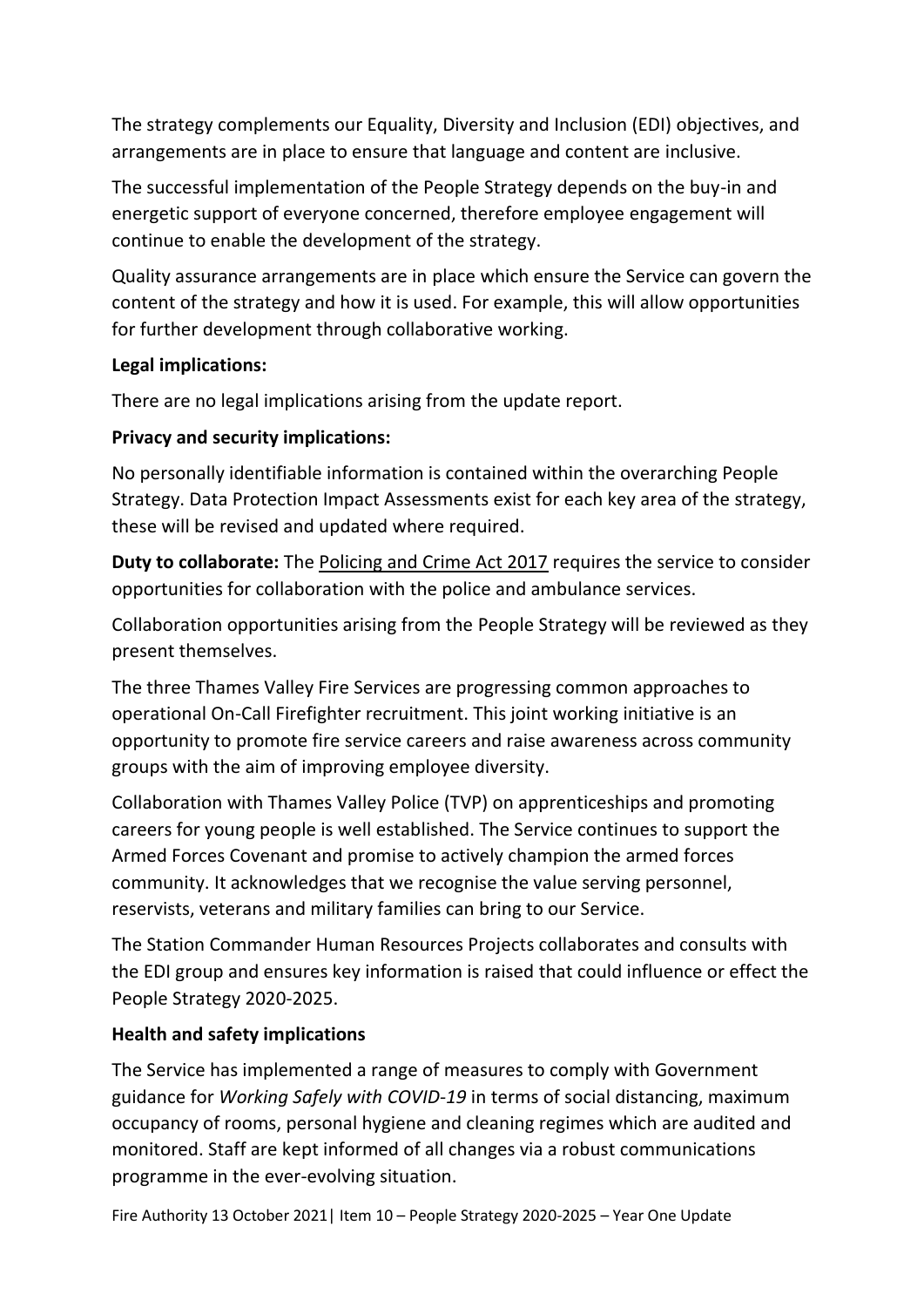The global Covid-19 pandemic continues to present risks, which the Service adapts to in order to ensure the safety, wellbeing and productivity of our staff as well as the safety and wellbeing of the public, visitors, contractors and our partner agencies.

Covid-19 measures will continue to be adopted when visits to station and authority premises are facilitated to engage and consult with staff.

#### **Environmental implications:**

There are no environmental implications.

## **Equality, diversity, and inclusion implications:**

The Service has a statutory obligation under equality legislation to eliminate unlawful discrimination. The People Strategy, policies, and procedures aim to support the meeting of these requirements.

If we have greater representation of our diverse communities, then we will be able to find solutions to barriers in relation to employment and accessing services.

Diversity is one of our core values and a key area in this strategy. The dedicated EDI section is now fully embedded.

The strategy aligns to and complements our EDI Policy and objectives.

## **Consultation and communication:**

The People Strategy provides a framework, along with the governance arrangements for controlling the Service's workforce development over the next five years and is aligned to the Public Safety Plan and Corporate Plan 2020 - 2025.

The strategy sets out a framework which supports delivery of the Service's strategic objectives over the next five years. The priorities and objectives within the strategy will be cascaded to directorate, team and individual levels and resourced from within the establishment and budgets set by the Workforce and Medium-Term Financial Plans.

This paper was presented at the 9 September 2021 Business Transformation Board and the 21 September 2021 Strategic Management Board and will be reviewed and considered for approval at the 13 October Fire Authority meeting.

#### **Background papers:**

Fire Authority report 16 June 2021. Equality, Diversity and Inclusion Objectives 2020 – 2025 Year one update.

Fire Authority Annual Meeting - 16 June 2021 - [Buckinghamshire Fire & Rescue](https://bucksfire.gov.uk/authority/fire-authority-annual-meeting-16-june-2021/)  [Service \(bucksfire.gov.uk\)](https://bucksfire.gov.uk/authority/fire-authority-annual-meeting-16-june-2021/)

Fire Authority report 14 October 2020. People Strategy 2020 – 2025.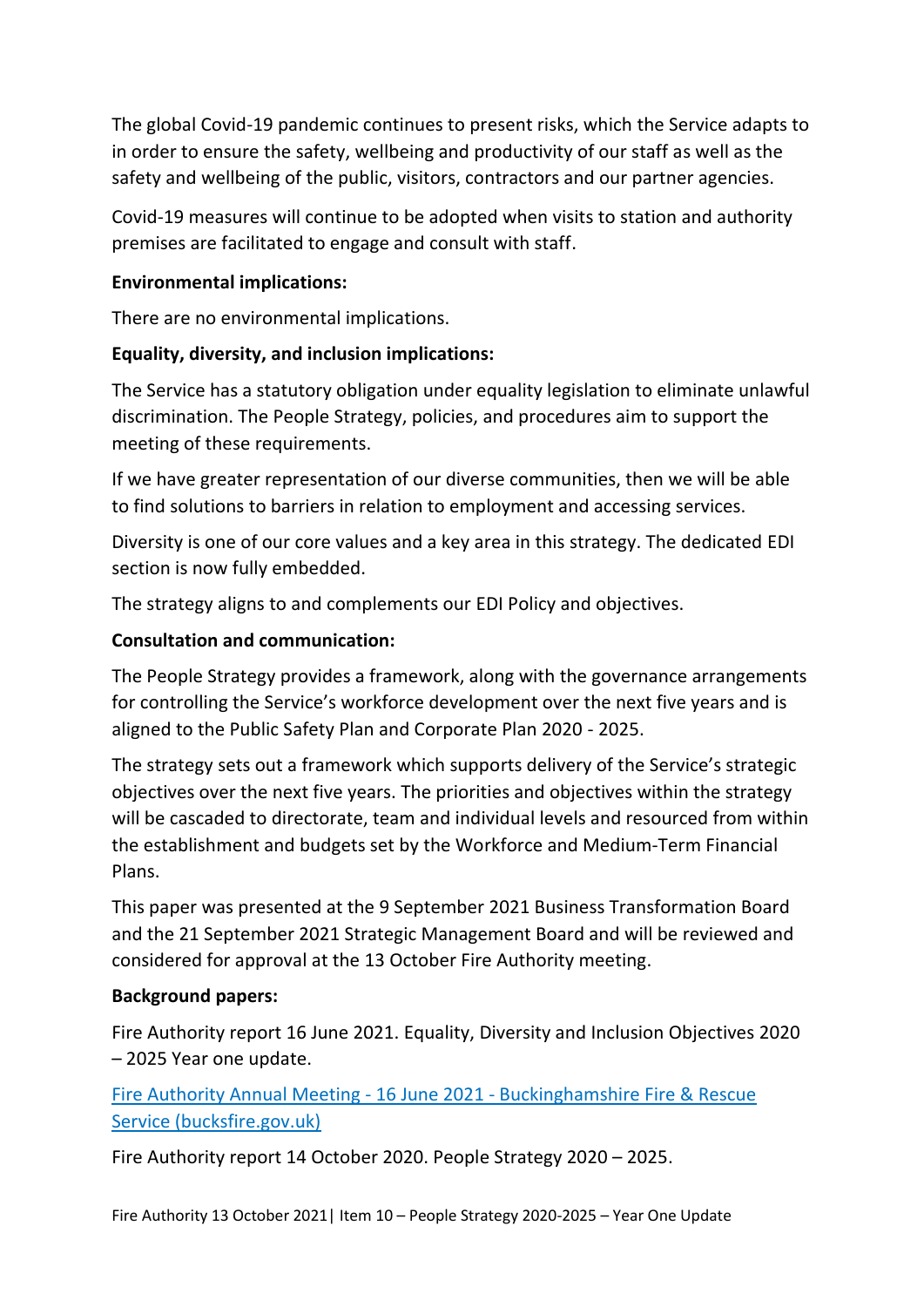Fire Authority Meeting - 14 October 2020 - [Buckinghamshire Fire & Rescue Service](https://bucksfire.gov.uk/authority/fire-authority-meeting-14-october-2020/)  [\(bucksfire.gov.uk\)](https://bucksfire.gov.uk/authority/fire-authority-meeting-14-october-2020/)

Fire Authority report 10 June 2020. The Authority's People Strategy 2016 – 2020 Annual Update.

<https://bucksfire.gov.uk/documents/2020/06/fire-authority.pdf/>

Public Safety Plan 2020 - 2025

[New five-year Public Safety Plan launched -](https://bucksfire.gov.uk/new-five-year-public-safety-plan-launched/) Buckinghamshire Fire & Rescue Service [\(bucksfire.gov.uk\)](https://bucksfire.gov.uk/new-five-year-public-safety-plan-launched/)

Corporate Plan 2020 – 2025

<https://bucksfire.gov.uk/documents/2021/06/fa-160621-item-14.pdf/>

Equality, Diversity, and Inclusion objectives 2020-2025.

Equality, Diversity and Inclusion - [Buckinghamshire Fire & Rescue Service](https://bucksfire.gov.uk/authority/equality-diversity-inclusion/)  [\(bucksfire.gov.uk\)](https://bucksfire.gov.uk/authority/equality-diversity-inclusion/)

| <b>Appendix</b> | Title                                         | <b>Protective Marking</b> |
|-----------------|-----------------------------------------------|---------------------------|
|                 | People Strategy 2020-2025 - Raise the profile |                           |
|                 | plan                                          |                           |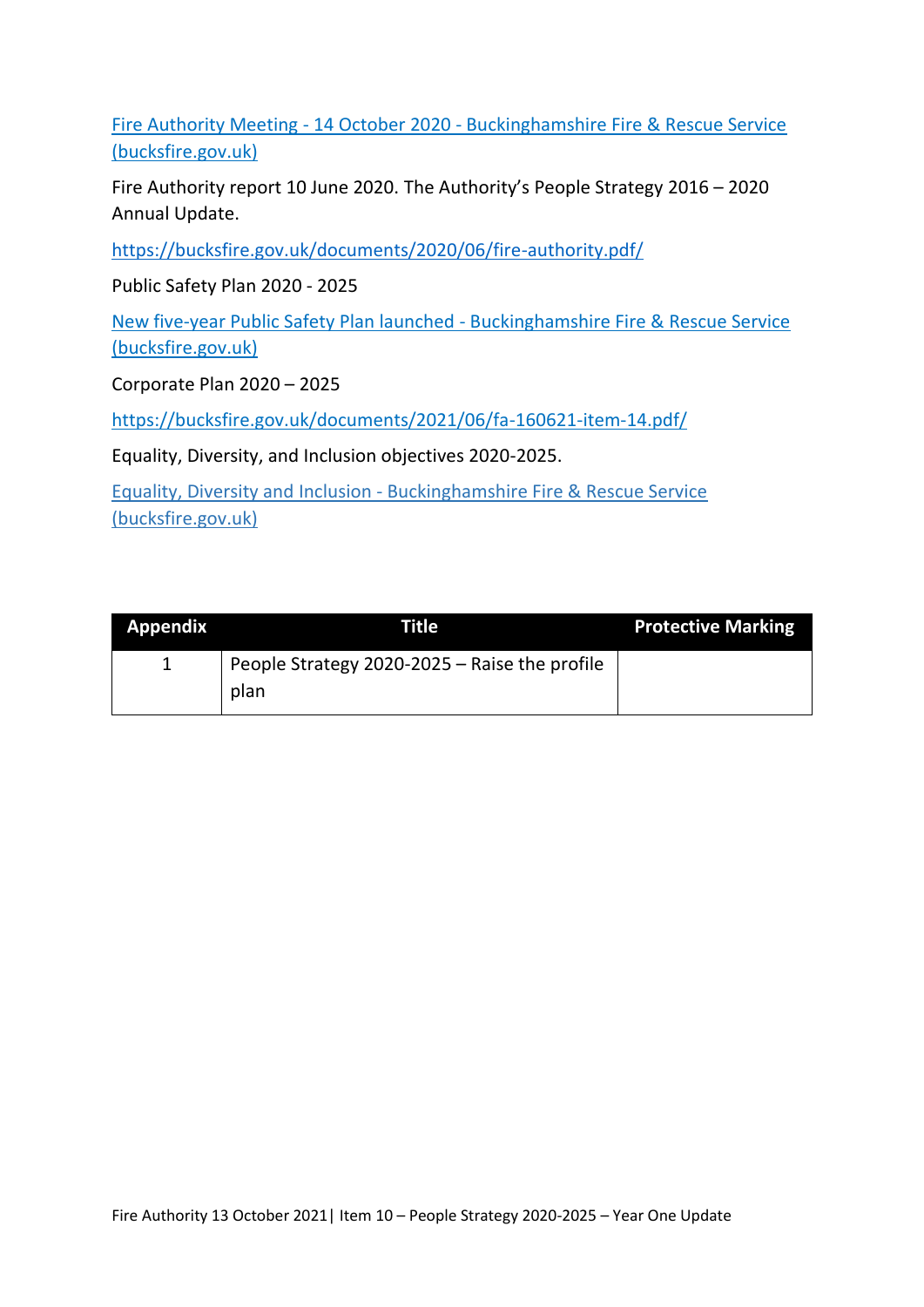#### **Appendix 1**

# **People Strategy 2020-2025 – Raise the profile plan**

#### **Introduction**

Buckinghamshire and Milton Keynes Fire Authority (BMKFA) is fully committed to Equality and Diversity. The service recognises fairness and inclusion is fundamental to everything it does, to achieve its vision of making Buckinghamshire and Milton Keynes the safest areas in England in which to live work and travel.

The service believes a workforce that better reflects the diversity of the local working population will create a stronger, more enriched and well-informed organisation, able to meet the expectations of a modern Fire and Rescue Service. This is a key aspect of our People Strategy. The service objective is to embed Equality and Diversity into everything it does internally and externally.

The service recognises having a diverse flexible workforce, which better reflects the community it serves, can enhance performance as well as improve its service to the community. These core values underpin the strategy.

## **The recommendation is for the following action**:

1. That the People Strategy 2020-2025 staff and public engagement plan be approved.

# **Raising the profile plan internally**

The plan over the next 6 months (November 2021 - April 2022) is to visit each fire station and shift system, including support staff to engage and consult on the People Strategy 2020-2025. The roadshow will include a presentation to staff on the strategy and highlight through discussion, how the service will meet any challenges and identify risks and opportunities. This is with the intention to raise the profile of the strategy, encourage engagement and ensure staff from across the entire organisation are made aware of how their work contributes and supports the five key areas.

- Key area one Equality, Diversity and Inclusion
- Key area two Employee Engagement
- Key area three Organisational Development and Resourcing
- Key area four Training, Learning and Development
- Key area five Employee Health and Wellbeing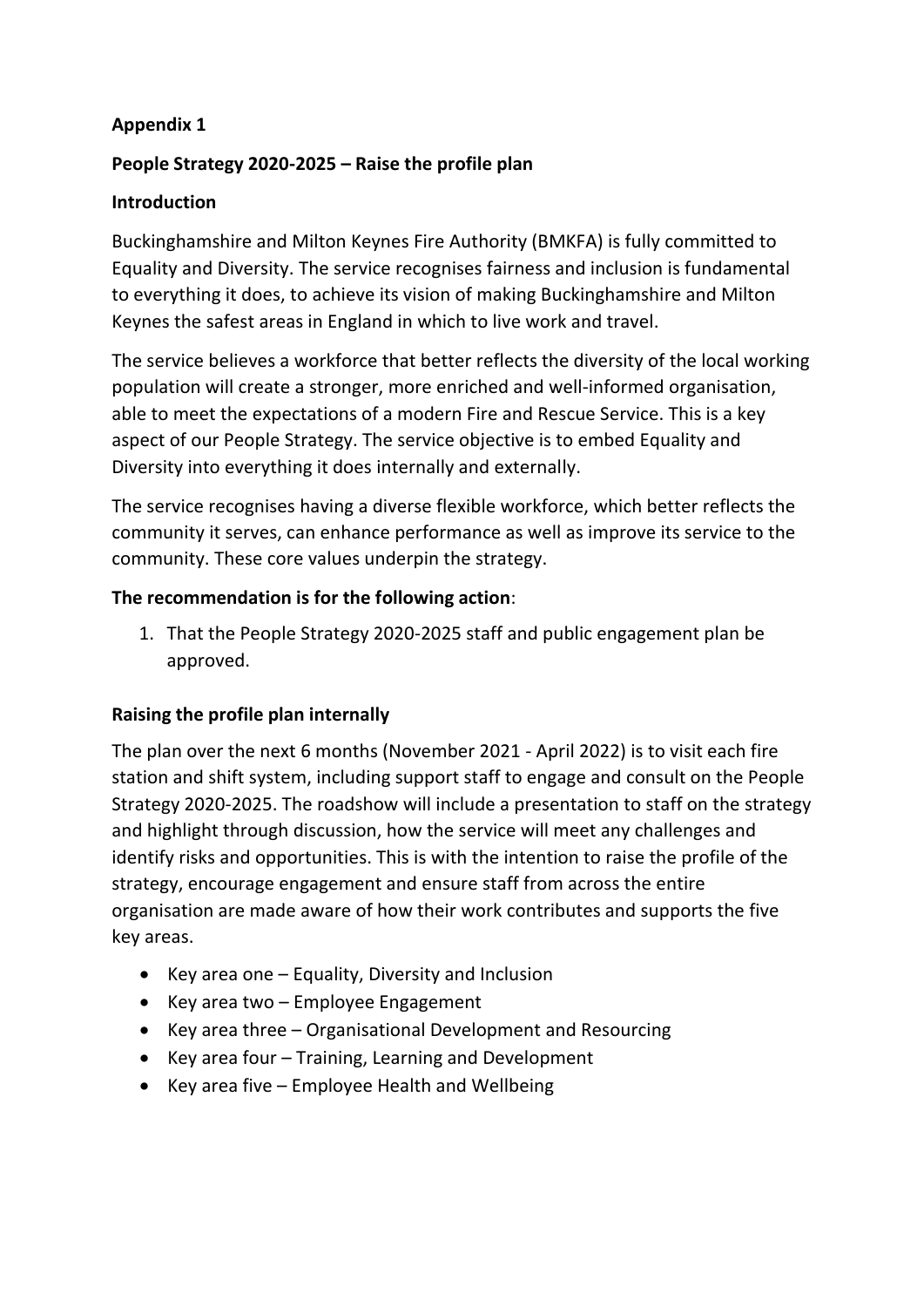This plan underpins key area two, Employee Engagement and aims to ensure the workforce has the information required to undertake roles effectively and efficiently through appropriate communication channels.

The development of this strategy will continue to be supported by engagement with:

Organisational Development, Joint Consultation Forum, Leadership Group, EDI group, Human Resources, Health and Safety, Operational Training and Assurance and all employees.

# **Raising the profile plan externally**

The strategy is public facing on the service's external website. Work is ongoing to refresh this to ensure it remains engaging, accessible and practical.

A robust communication plan has been established to ensure information from within the strategy that has influenced the five key areas is published. This information will be published across our internal and external communication channels and platforms.

The chart on the next page details the staff engagement timetable and key dates.